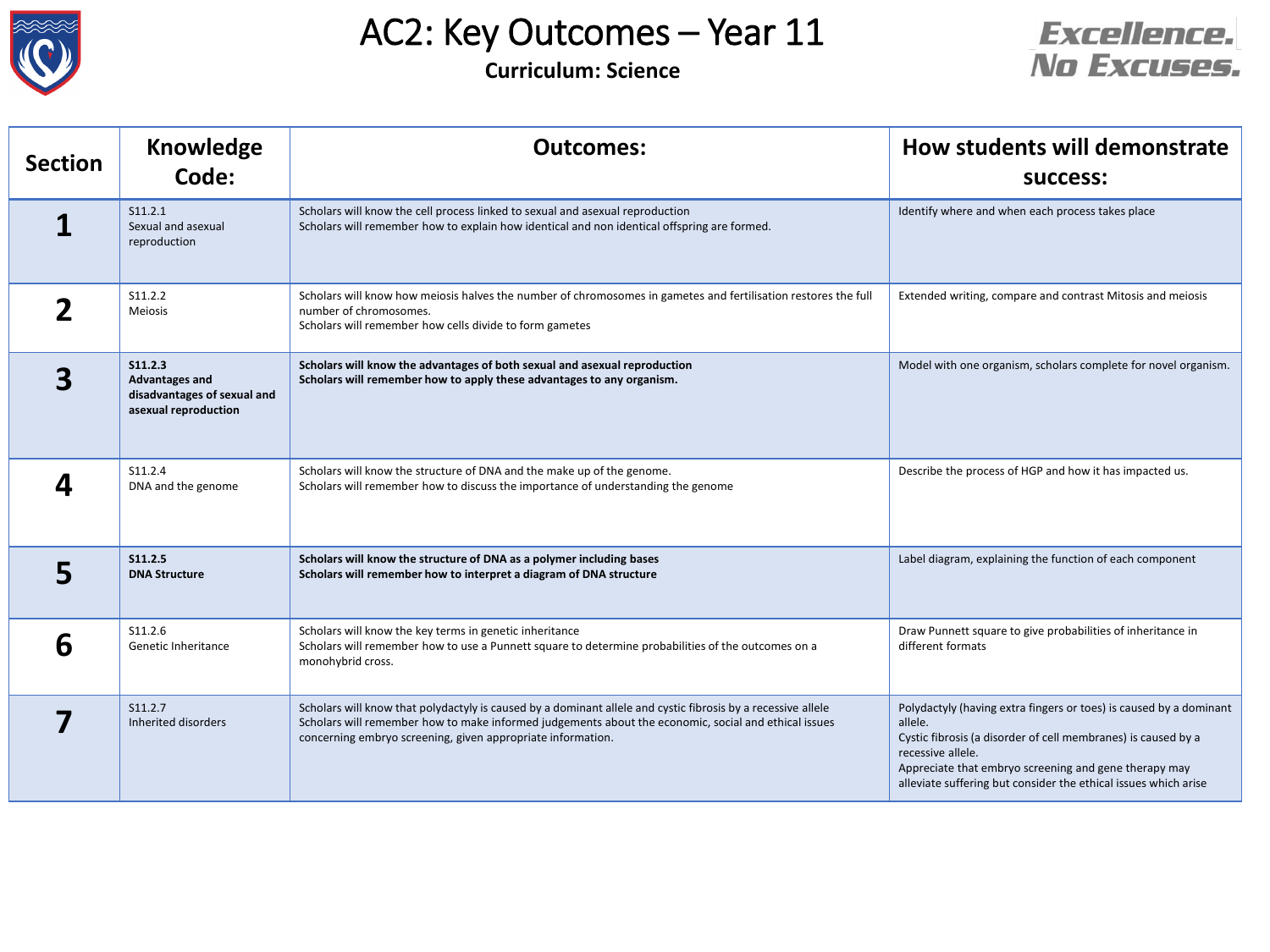



| <b>Section</b> | <b>Knowledge</b>                       | <b>Outcomes:</b>                                                                                                                                                                                                                                                                                                                                                                                                                           | How students will demonstrate                                                                                |
|----------------|----------------------------------------|--------------------------------------------------------------------------------------------------------------------------------------------------------------------------------------------------------------------------------------------------------------------------------------------------------------------------------------------------------------------------------------------------------------------------------------------|--------------------------------------------------------------------------------------------------------------|
|                | Code:                                  |                                                                                                                                                                                                                                                                                                                                                                                                                                            | <b>SUCCESS:</b>                                                                                              |
| 8              | S11.2.8<br>Sex determination           | Scholars will know ordinary human body cells contain 23 pairs of chromosomes and 22 pairs control<br>characteristics only, but one of the pairs carries the genes that determine sex, females the sex chromosomes are<br>the same (XX). In males the chromosomes are different (XY).<br>Scholars will remember how to carry out a genetic cross to show sex inheritance and use direct proportion and<br>simple ratios in genetic crosses. | Punnett squares                                                                                              |
| 9              | S11.2.9<br>Variation                   | Scholars will know the causes of variation;<br>the genes they have inherited (genetic causes)<br>the conditions in which they have developed (environmental causes)<br>a combination of genes and the environment.<br>mutation<br>Scholars will remember how to describe simply how the genome and its interaction with the environment<br>influence the development of the phenotype of an organism.                                      | Link types of variation to causes                                                                            |
| 10             | S11.2.10<br>Evolution                  | Scholars will know that evolution is a change in the inherited characteristics of a population over time through a<br>process of natural selection which may result in the formation of a new species.<br>Scholars will remember how to explain how evolution occurs through natural<br>selection of variants that give rise to phenotypes best suited to their<br>Environment.                                                            | Need to be able to know and explain each of the stages.<br>Then apply these stages to particular situations. |
|                | S11.2.11<br>Selective Breeding         | Scholars will know the impact of selective breeding of food plants and domesticated animals and the key steps<br>involved.<br>Scholars will remember how to Explain the benefits and risks of selective breeding given appropriate information<br>and consider related ethical issues.                                                                                                                                                     | Recall the stages then apply to different examples i.e. cows,<br>chickens, plants                            |
| 12             | S11.2.12<br>Genetic engineering        | Scholars will know that genetic engineering is a process which involves modifying the genome of an organism by<br>introducing a gene from another organism to give a desired characteristic.<br>Scholars will remember how to explain the potential benefits and risks of genetic engineering in agriculture and<br>in medicine and that some people have objections.                                                                      | Evaluate of benefits vs risks and ethical issues                                                             |
| Э<br>ТJ        | S11.2.13<br>Cloning                    | Scholars will know how to explain the four types of cloning; tissue culture, cuttings, embryo transplants and<br>adult cell cloning.<br>Scholars will remember how to eexplain the potential benefits and risks of cloning in agriculture and in<br>medicine and that some people have ethical objections.                                                                                                                                 | Evaluate of benefits vs risks and ethical issues                                                             |
| <b>14</b>      | S11.2.14<br><b>Theory of Evolution</b> | Scholars will know Darwin's theory of natural selection and the other competing theories.<br>Scholars will remember how to explain how Darwin's theory was only gradually accepted and the reasons for<br>this.                                                                                                                                                                                                                            | Recall the theory then explain what it was better than Lamarck                                               |
| 15             | S11.2.15<br>Speciation                 | Scholars will know the works of Darwin and Wallace and the steps which give ride to new species.<br>Scholars will remember how to explain the impact of these ideas on biology                                                                                                                                                                                                                                                             | Extended writing from memory, how these ideas impacted<br>biology                                            |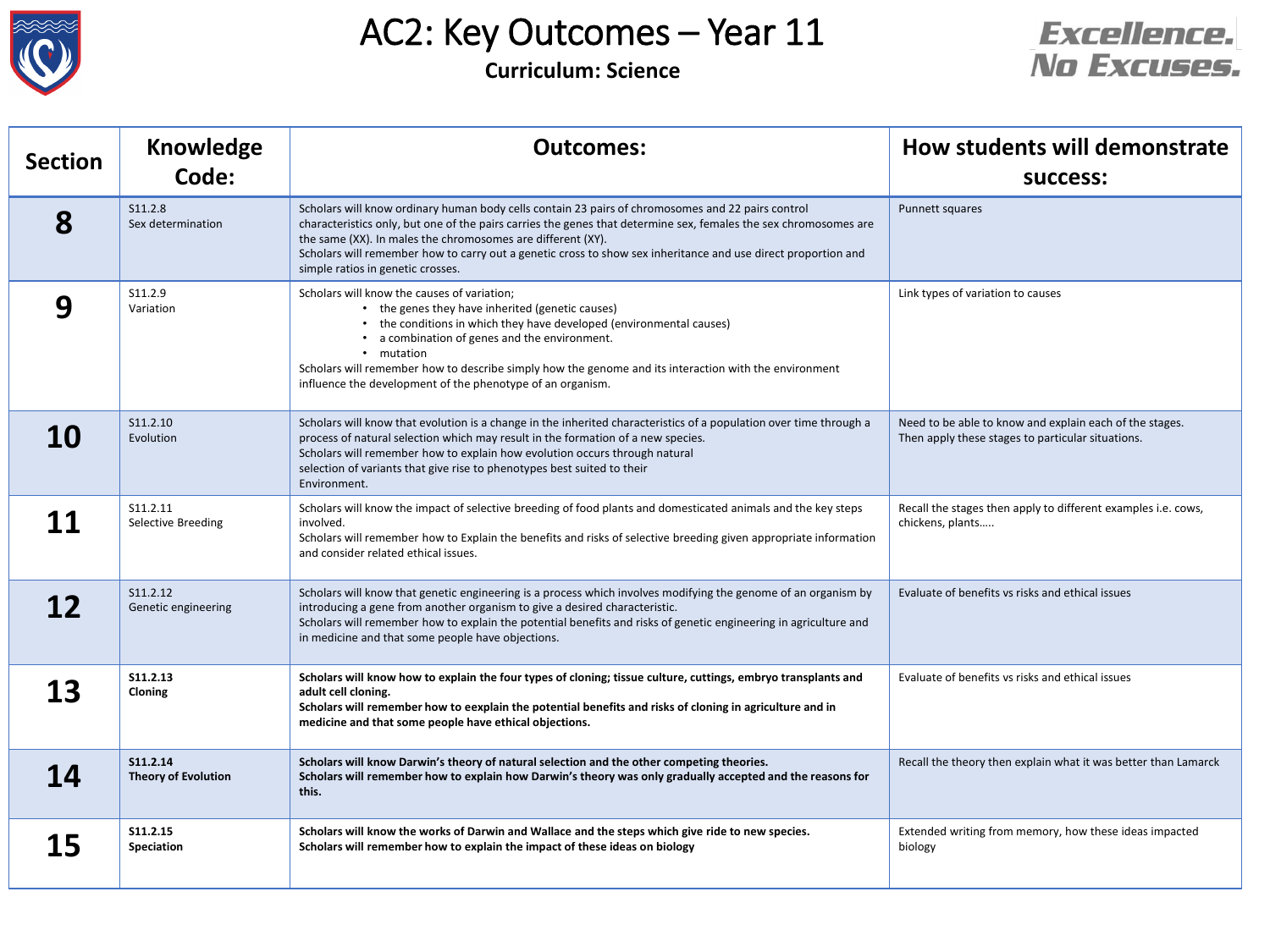



| <b>Section</b> | <b>Knowledge</b><br>Code:                    | <b>Outcomes:</b>                                                                                                                                                                      | How students will demonstrate<br><b>SUCCESS:</b>                                                                                   |
|----------------|----------------------------------------------|---------------------------------------------------------------------------------------------------------------------------------------------------------------------------------------|------------------------------------------------------------------------------------------------------------------------------------|
| 16             | S11.2.16<br>The understanding of<br>genetics | Scholars will know how Mendel developed our understanding of genetics<br>Scholars will remember how to explain how our current understanding of genetics has developed over time,     | Interpret pea plant diagrams.<br>Link to other work on genetics                                                                    |
| 17             | S11.2.17<br>Evidence for evolution           | Scholars will know the evidence for evolution including fossils and antibiotic resistance in bacteria.<br>Scholars will remember how to evaluate the evidence for Darwin's theory     | State DToE and exaplin how at least two pieces of evidence<br>support this                                                         |
| 18             | S11.2.18<br>Fossils                          | Scholars will know the three ways fossils are formed<br>Scholars will remember how to extract and interpret information about fossil from a variety of sources.                       | Given a novel example of a fossil, explain how it was likely<br>formed.<br>Link the ages of the fossil and its complexity to DToE. |
| 19             | S11.2.19<br>Extinction                       | Scholars will know the definition of extinction<br>Scholars will remember how to describe factors which may contribute to the extinction of a species.                                | Be able to explain in extended writing                                                                                             |
| 20             | S11.2.20<br>Resistant bacteria               | Scholars will know that mutations of bacterial pathogens produce new strains.<br>Scholars will remember how to explain how to reduce the development of antibiotic resistant strains. | Case study and how to prevent the problems this causes                                                                             |
|                | S11.2.21<br>Classification                   | Scholars will know the seven levels of the Linnaean system of classification.<br>Scholars will remember how to use evolutionary trees to see how organisms are related.               | King prawn curry or fat greasy sausages.<br>Identify the binomial name from an organisms classification.                           |
|                | S11.2.22<br>Principles of Organisation       | Scholars will know the four levels of organisation<br>Scholars will remember how to develop an understanding of size and scale in relation to cells, tissues, organs and<br>systems.  | Correctly identify the level of particular structures                                                                              |